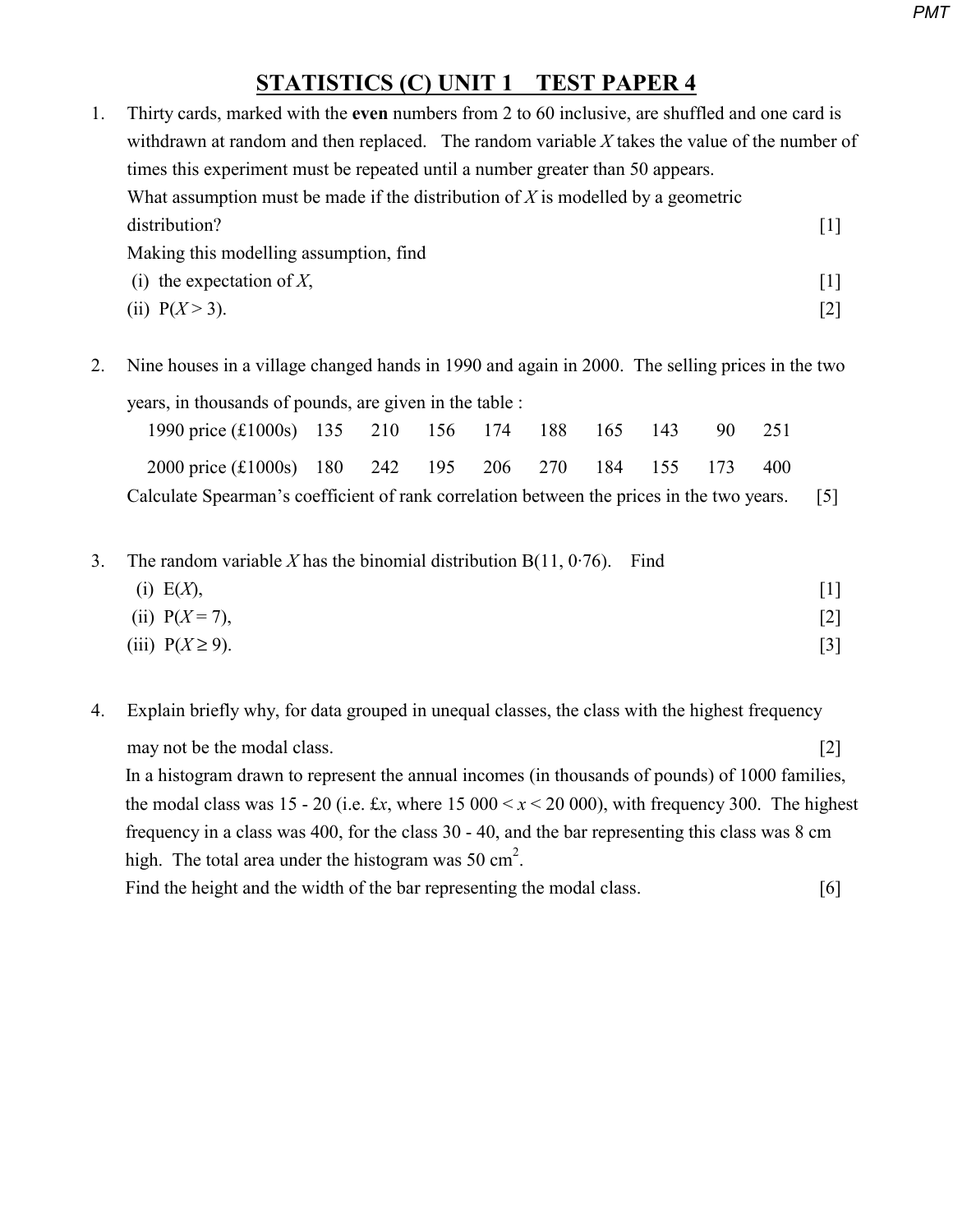5. A group of 10 students obtained the following marks out of 150 in an examination:

60, 66, 76, 80, 94, 106, 110, 112, 120, 145.

(i) Find the median mark,  $M$ . [1]

The given marks, *x*, are transformed using the formula  $y = x - M$ .

- (ii) Find the mean and the variance of the values of *y* obtained by this transformation, and deduce the mean and the standard deviation of the original marks. [7]
- (iii) State, with a reason, whether you consider that the median or the mean is a more appropriate measure of central tendency for the data. [2]
- 6. The following data was collected for seven cars, showing their engine size, *x* litres, and their fuel consumption, *y* km per litre, on a long journey.

| $Car \t A \t B \t C \t D \t E \t F \t G$ |  |  |                                                                                                                      |
|------------------------------------------|--|--|----------------------------------------------------------------------------------------------------------------------|
| $x$ 0.95 1.20 1.37 1.76 2.25 2.50 2.875  |  |  |                                                                                                                      |
| $v = 21.3$ 17.2 15.5 19.1 14.7 11.4 9.0  |  |  |                                                                                                                      |
|                                          |  |  | $\Sigma x = 12.905$ , $\Sigma x^2 = 26.8951$ , $\Sigma y = 108.2$ , $\Sigma y^2 = 1781.64$ , $\Sigma xy = 183.176$ . |

- (i) Calculate the equation of the regression line of *x* on  $v$ , expressing your answer in the form  $x = ay + b$ . [4]
	- (ii) Calculate the product moment correlation coefficient between *y* and *x* and give a brief interpretation of its value. [3]
	- (iii) Use the equation of the regression line to estimate the value of *x* when  $y = 12$ . State, with a reason, how accurate you would expect this estimate to be. [3]
	- (iv) Comment on the use of the line to find values of *x* as *y* gets very small. [2]

## 7. The ten letters of the word ASSESSMENT are written on tiles which are arranged in order in a line. Find the number of possible distinguishable arrangements if

- (i) there are no restrictions, [2]
- (ii) all the vowels come together. [3]

 The tiles are now placed in a bag and four tiles are drawn out at random. The variable *X* represents the number of these tiles which carry the letter 'S'.

(iii) Show that  $P(X=0) = \frac{1}{14}$  and  $P(X=4) = \frac{1}{14}$  $/_{210}$  [4] Given that  $P(X=1) = \frac{8}{21}$ ,  $P(X=2) = \frac{3}{7}$  and  $P(X=3) = \frac{4}{35}$ , (iv) find the expectation and the standard deviation of  $X$ . [6]